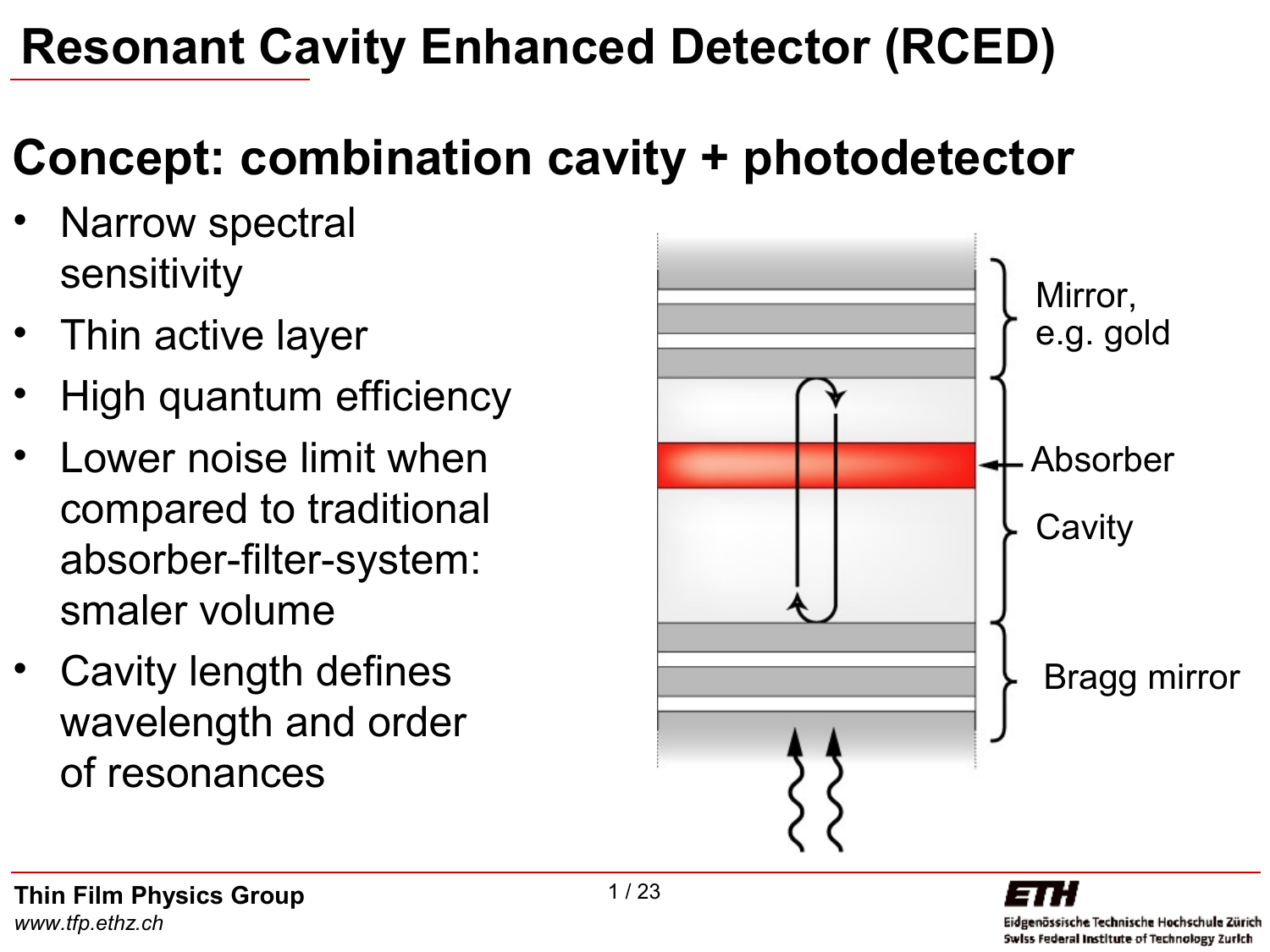# **Realized tunable RCED with MEMS micromirror**

- Mirror movement towards diode chip:
	- d  $\sim$  U<sup>3</sup>
	- $\Delta$  d ~ 2.5 µm
- Original cavity length:
	- 17 µm
	- 10 µm external



**N. Quack et al., Sensors 2008, 8 (9)**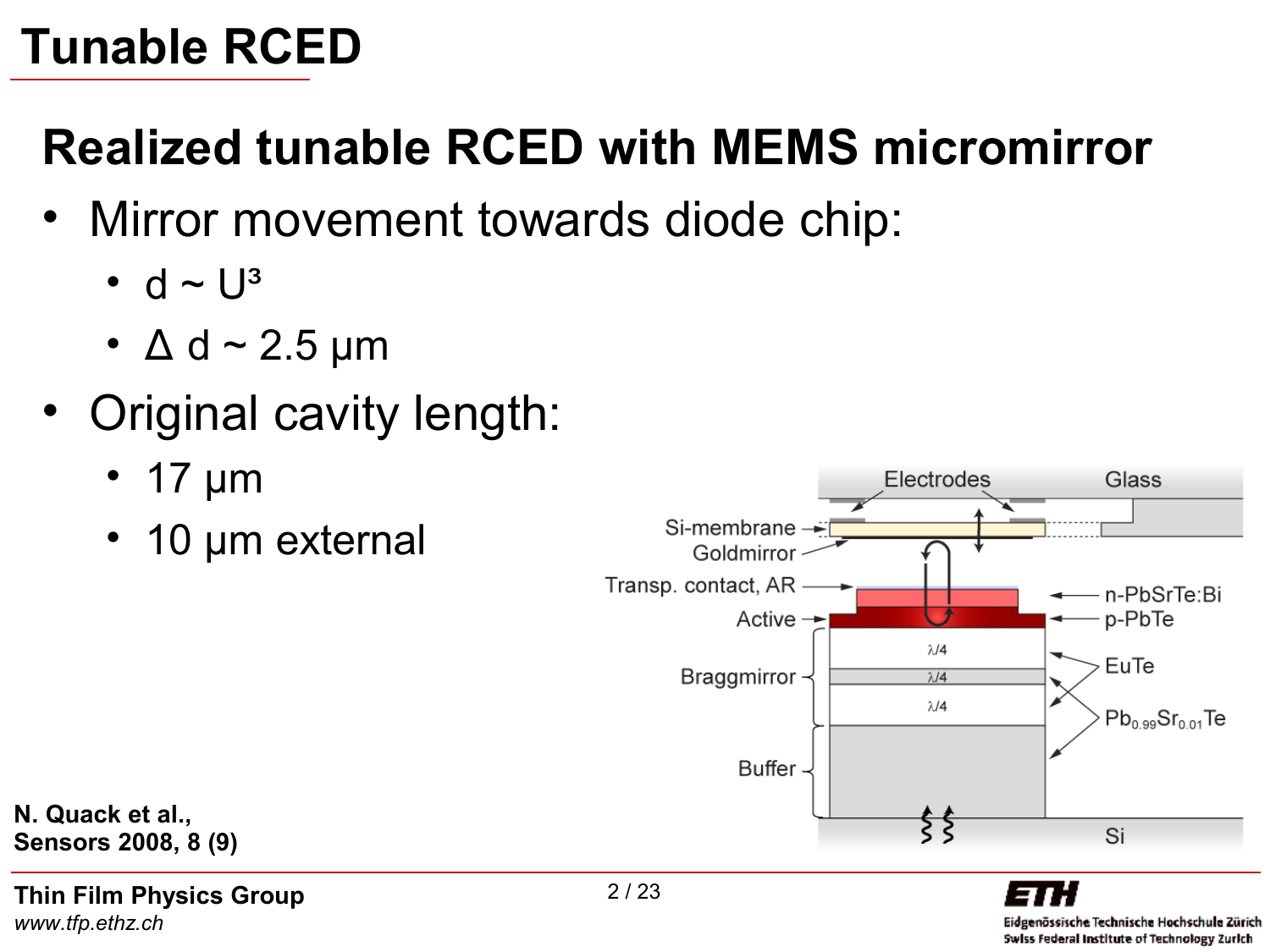

*www.tfp.ethz.ch*

Eidgenössische Technische Hochschule Zürich Swiss Federal Institute of Technology Zurich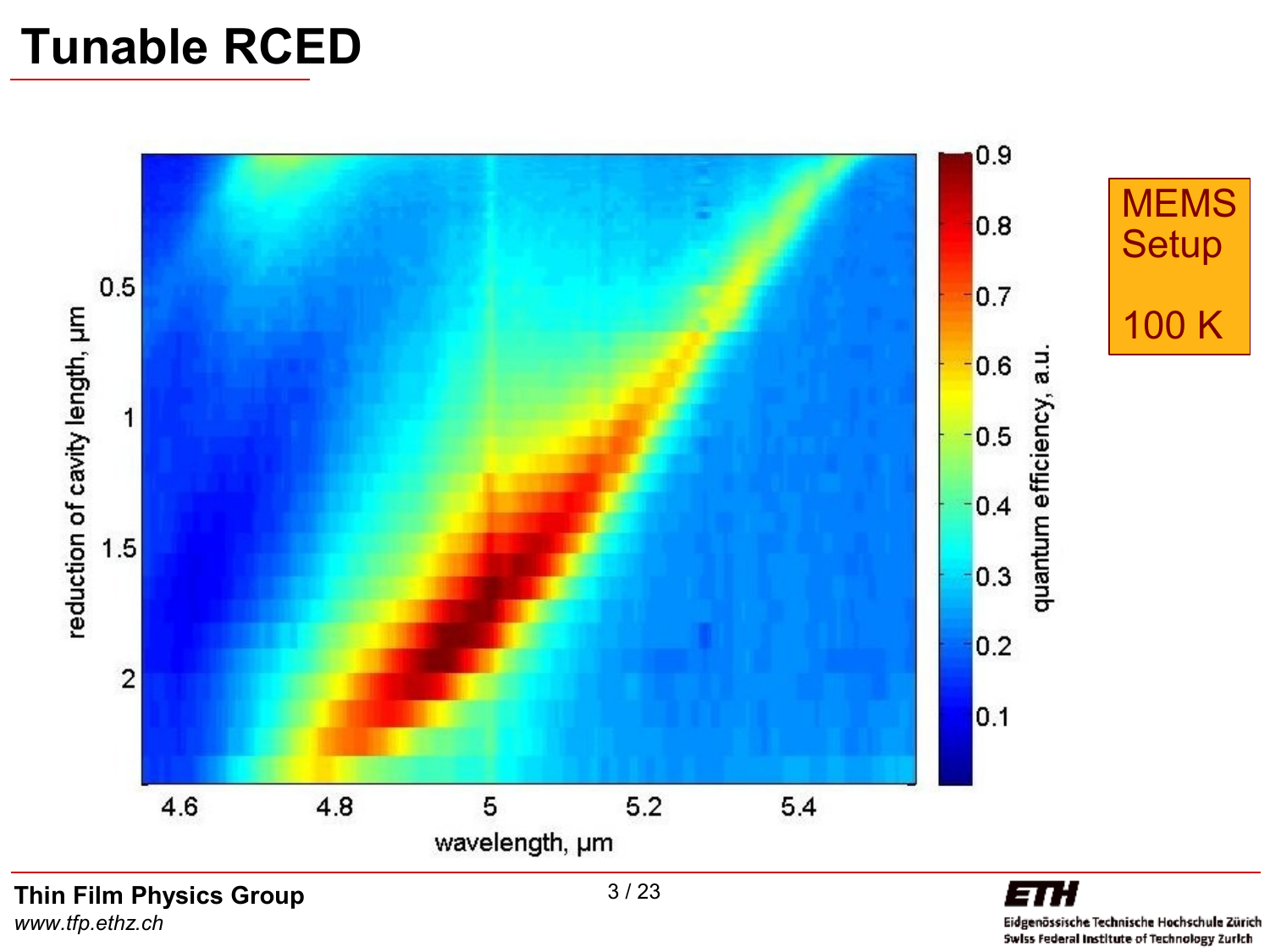

**MEMS Setup** 100 K

**Thin Film Physics Group** *www.tfp.ethz.ch*

ETH Eidgenössische Technische Hochschule Zürich Swiss Federal Institute of Technology Zurich